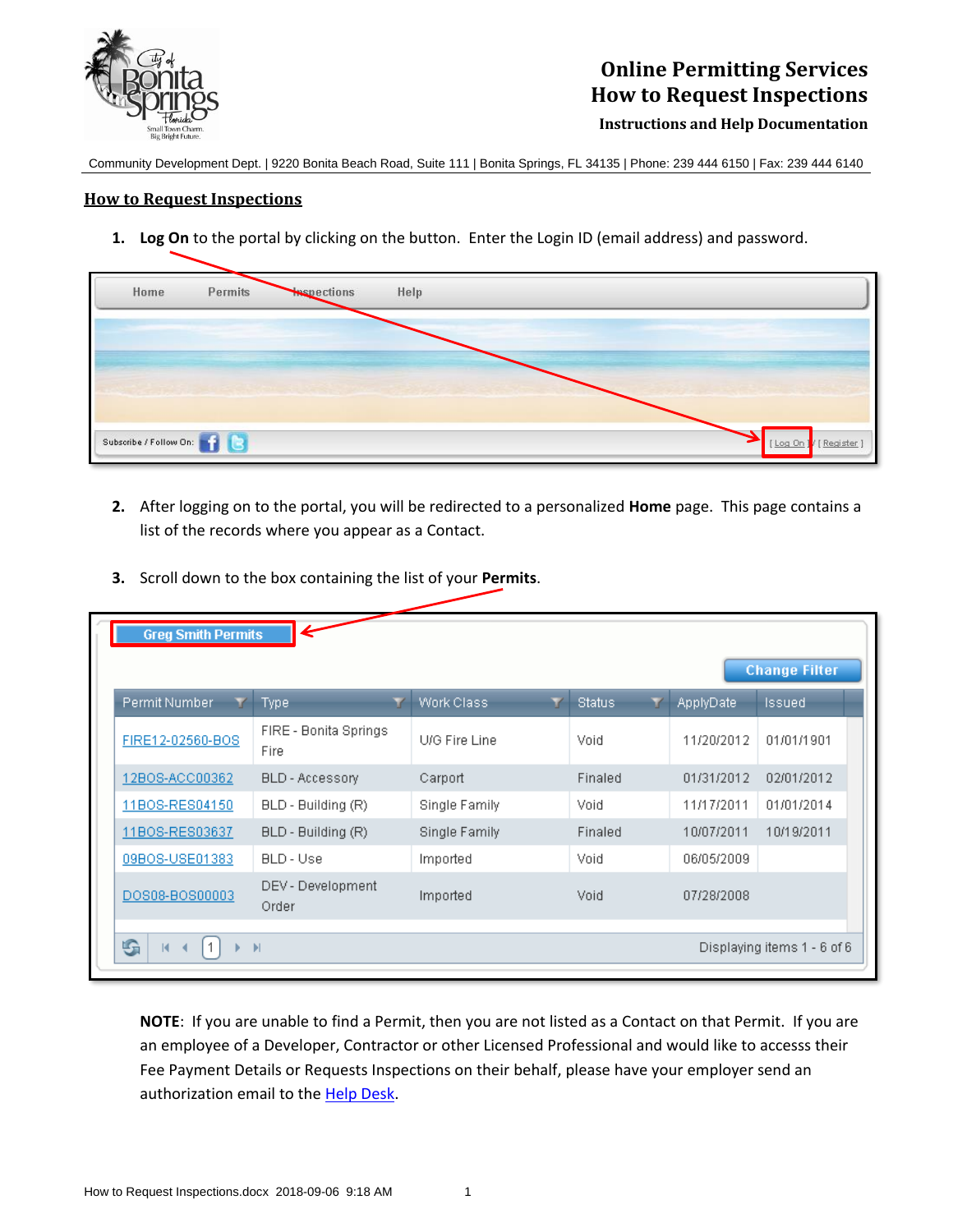**4.** To request an Inspection, click on the **Permit Number**.

| <b>Greg Smith Permits</b><br><b>Change Filter</b> |                                |                 |               |                  |            |  |  |
|---------------------------------------------------|--------------------------------|-----------------|---------------|------------------|------------|--|--|
| Permit Number<br>T.                               | Type                           | Work Class<br>Ŧ | <b>Status</b> | <b>ApplyDate</b> | Issued     |  |  |
| FIRE12-02560-BOS                                  | FIRE - Bonita Springs<br>Fire, | U/G Fire Line   | Void          | 11/20/2012       | 01/01/1901 |  |  |
| 12BOS-ACC00362                                    | <b>MLD</b> - Accessory         | Carport         | Finaled       | 01/31/2012       | 02/01/2012 |  |  |
| 11B0S-RES04150                                    | BLD - Building (R)             | Single Family   | Void          | 11/17/2011       | 01/01/2014 |  |  |
| 11B0S-RES03637                                    | BLD - Building (R)             | Single Family   | Finaled       | 10/07/2011       | 10/19/2011 |  |  |
| 09BOS-USE01383                                    | BLD - Use                      | Imported        | Void          | 06/05/2009       |            |  |  |
| DOS08-BOS00003                                    | DEV - Development<br>Order     | Imported        | Void          | 07/28/2008       |            |  |  |

**5.** Scroll down to the box containing **Schedule Inspections** and click the **Schedule** button.

| Select   | Type<br><b>Status</b>                                                         | Date | Reinspection |  |  |  |  |
|----------|-------------------------------------------------------------------------------|------|--------------|--|--|--|--|
| Schedule | <b>MAZ</b> Insulation                                                         |      | Yes          |  |  |  |  |
| Schedule | 112 Spot<br>Survey                                                            |      | Yes          |  |  |  |  |
| Schedule | 114<br>Sheathing/                                                             |      | Yes          |  |  |  |  |
| Schedule | 115<br>Sheathing/R                                                            |      | Yes          |  |  |  |  |
| G<br>м   | Displaying items 1 - 10 of 11<br>$\overline{2}$<br>$\blacktriangleright$<br>▶ |      |              |  |  |  |  |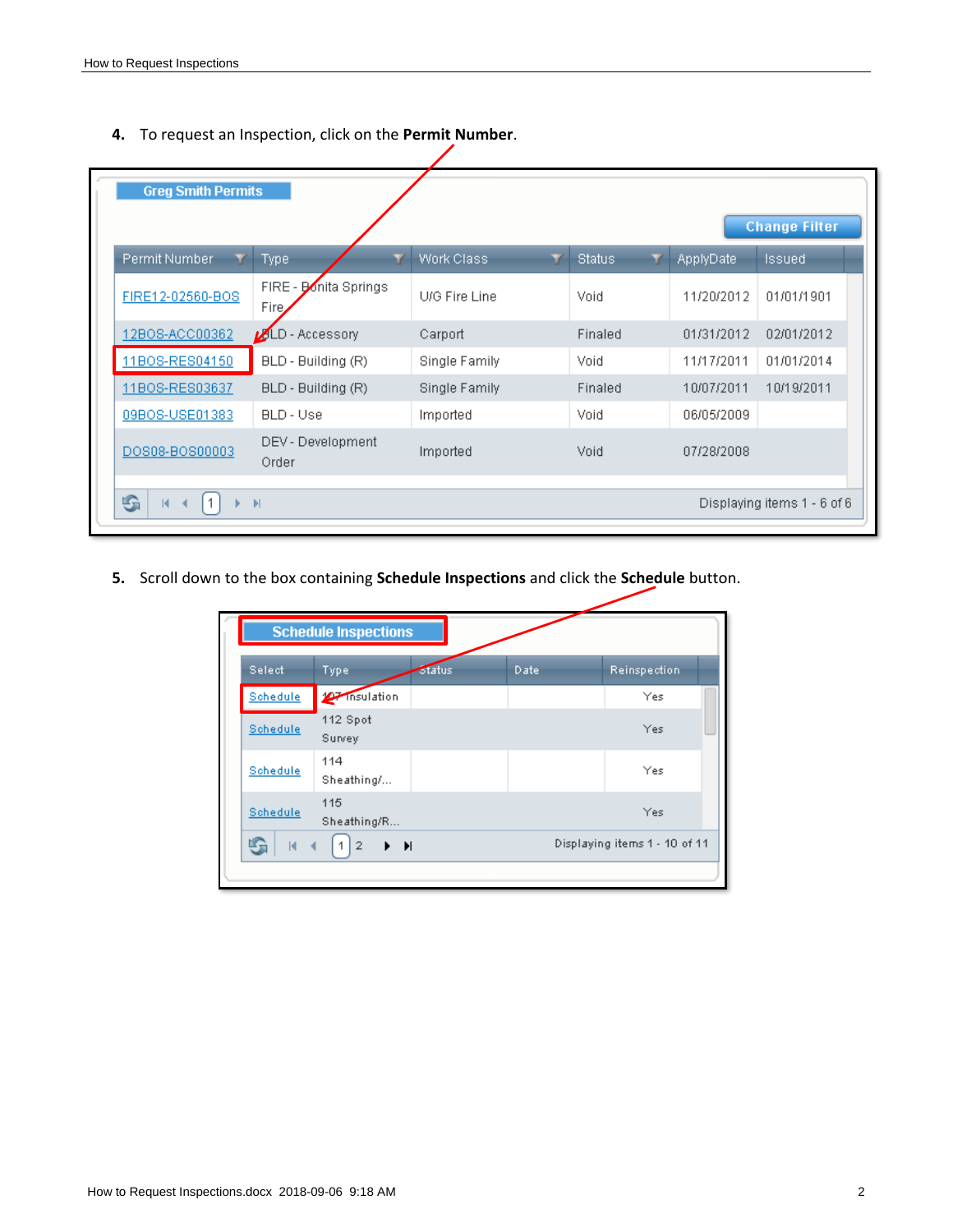**6.** Enter a **Request Date** by manually typing in the date or click the "**Calendar**" icon.



**NOTE**: Inspection requests received by 6 PM will be scheduled for the next work day.

**7.** To enter a **Request Comment**, scroll down using the **Scroll Bar** and enter a request in the **Comments** field.



**8.** To schedule the Inspection, click the **Schedule** button. After requesting the Inspection, a "**Please wait…**" message will appear on the screen.

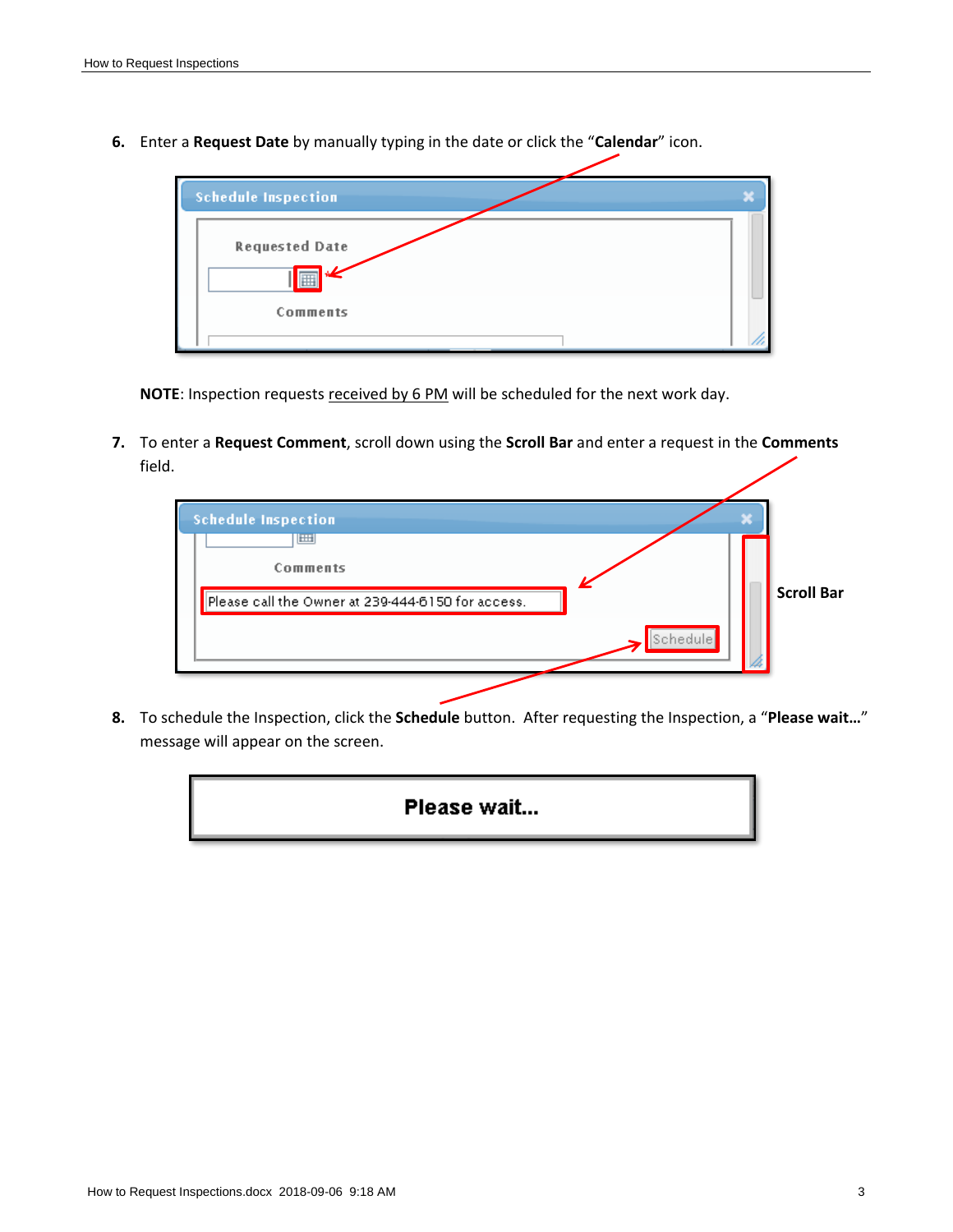**9.** Once the Inspection has been successfully requested, a message will appear at the **Top** of the screen. Click **OK** to continue.



**10.** To view the requested Inspection, move to the **Existing Inspection** box located to the left of the Schedule Inspections box and left-click the **Request Date** name twice to view newer Inspections first.

╲

| <b>Existing Inspections</b>                                            |                                     |                  |                       |                      |       |  |  |
|------------------------------------------------------------------------|-------------------------------------|------------------|-----------------------|----------------------|-------|--|--|
|                                                                        | <b>Details</b>                      | Type             | <b>Status</b>         | Request Date ve Schr |       |  |  |
| Cancel                                                                 | Inspection<br>Rtails                | 107 Insulation   | Pending<br>Inspection | 3/3/2014             |       |  |  |
| Cancel                                                                 | <b>Inspection</b><br><b>Details</b> | 203 Sewer<br>Tap | Failed                | 2/27/2014            | 2/27. |  |  |
| Cancel                                                                 | Inspection<br>Details               | 203 Sewer<br>Tap | Partial Pass          | 2/26/2014            | 2/26. |  |  |
| 2345<br>G<br>Displaying items 1 - 10 of 44<br>1 <sup>1</sup><br>К<br>Ħ |                                     |                  |                       |                      |       |  |  |
|                                                                        |                                     |                  |                       |                      |       |  |  |

**11.** To **Cancel** an Inspection before it is scheduled, click the **Cancel** button. To cancel an Inspection after it is has been scheduled, please contact the **Inspection Hotline** at 239-444-6170.